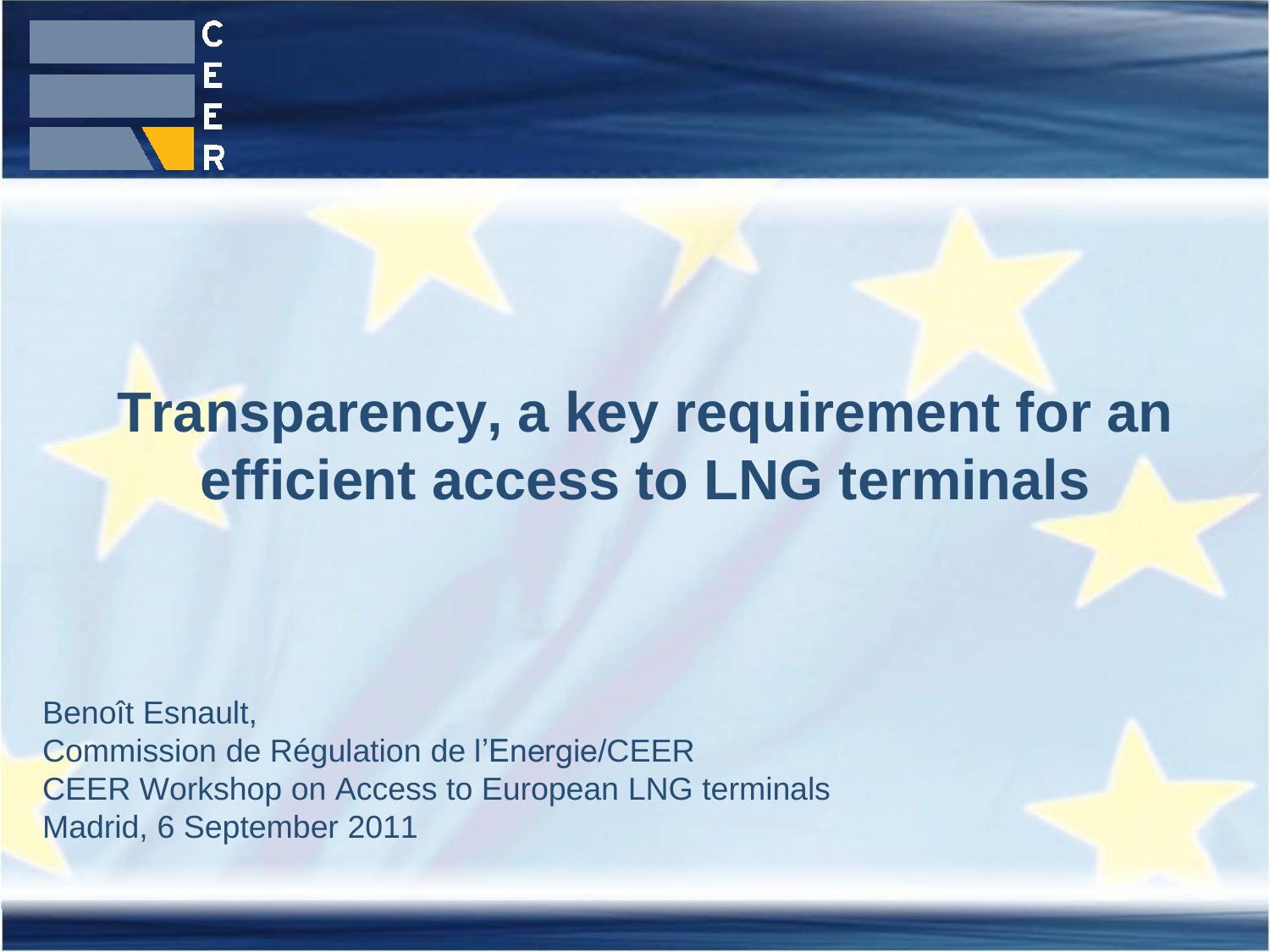

# **Introduction**

- **Facilitating the access to LNG terminals is a key feature of the achievement of the single gas market**
- **Objectives**
	- Maximise the use of existing capacity  $\rightarrow$  CMPs
	- Facilitate the access to terminals on a short term basis
	- $\rightarrow$  Beneficial for competition and security of supply
- **The CEER CMP survey showed that**
	- There is a wide variety of regulatory frameworks in the EU
	- Improving the access to information for shippers is a key requirement

#### **Transparency has to be promoted to help shippers use efficiently the existing terminals**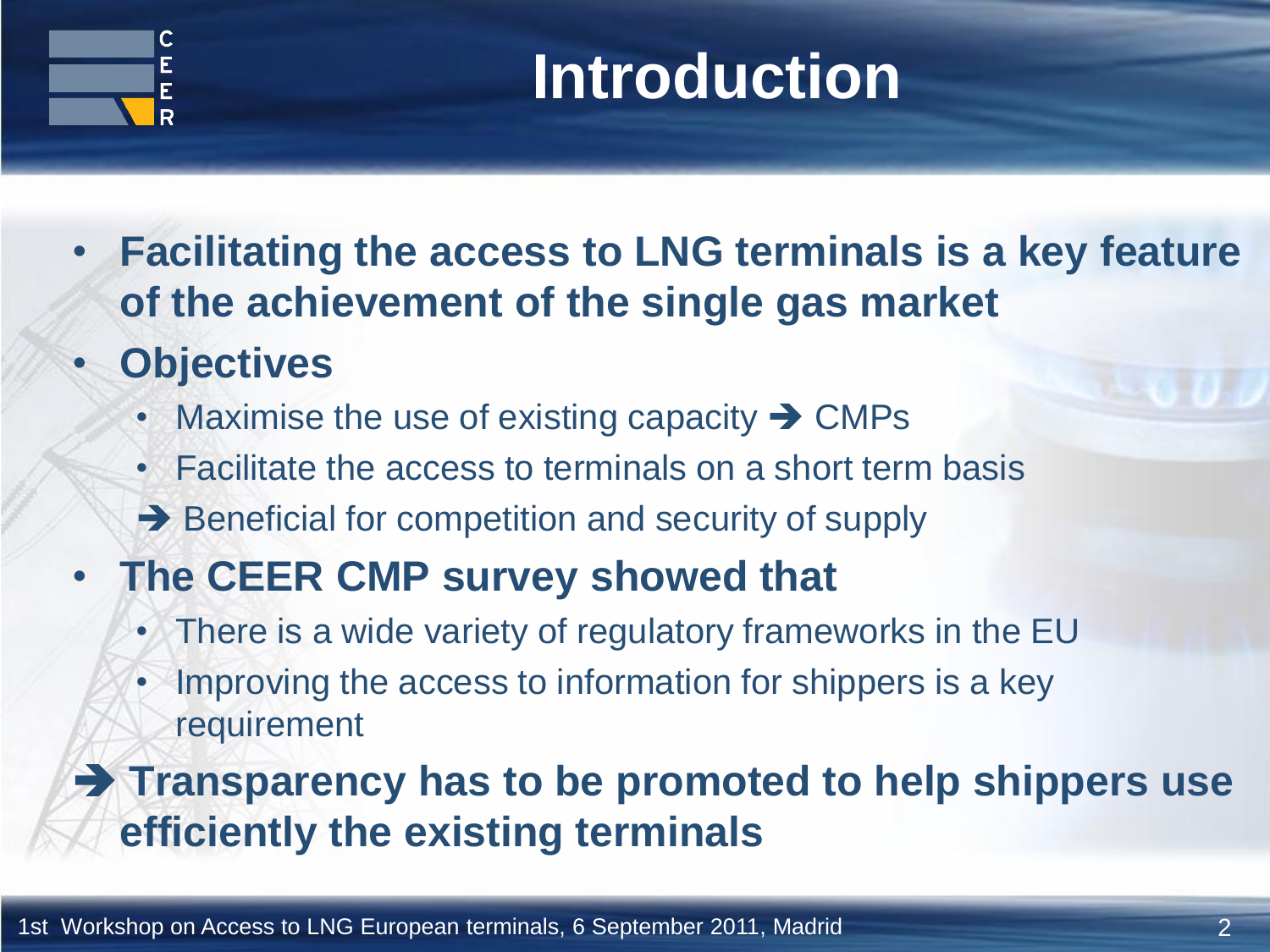

## **What European Energy Regulators expect from transparency**

- **The current situation shows differing standards across Europe**
	- Publication in English still missing in some MS
	- **Varying standards** of disclosure of information across the EU
	- Information can be very **disseminated** and hard to find on the LSOs' webpages
	- Some basic information sometimes missing
- **Transparency is an essential requirement for an efficient functioning of the internal gas market:**
	- reduces information asymmetry between market participants and promotes a level playing field
	- allows markets players to quickly adapt their behaviours, which thus leads to improving the use of the gas infrastructures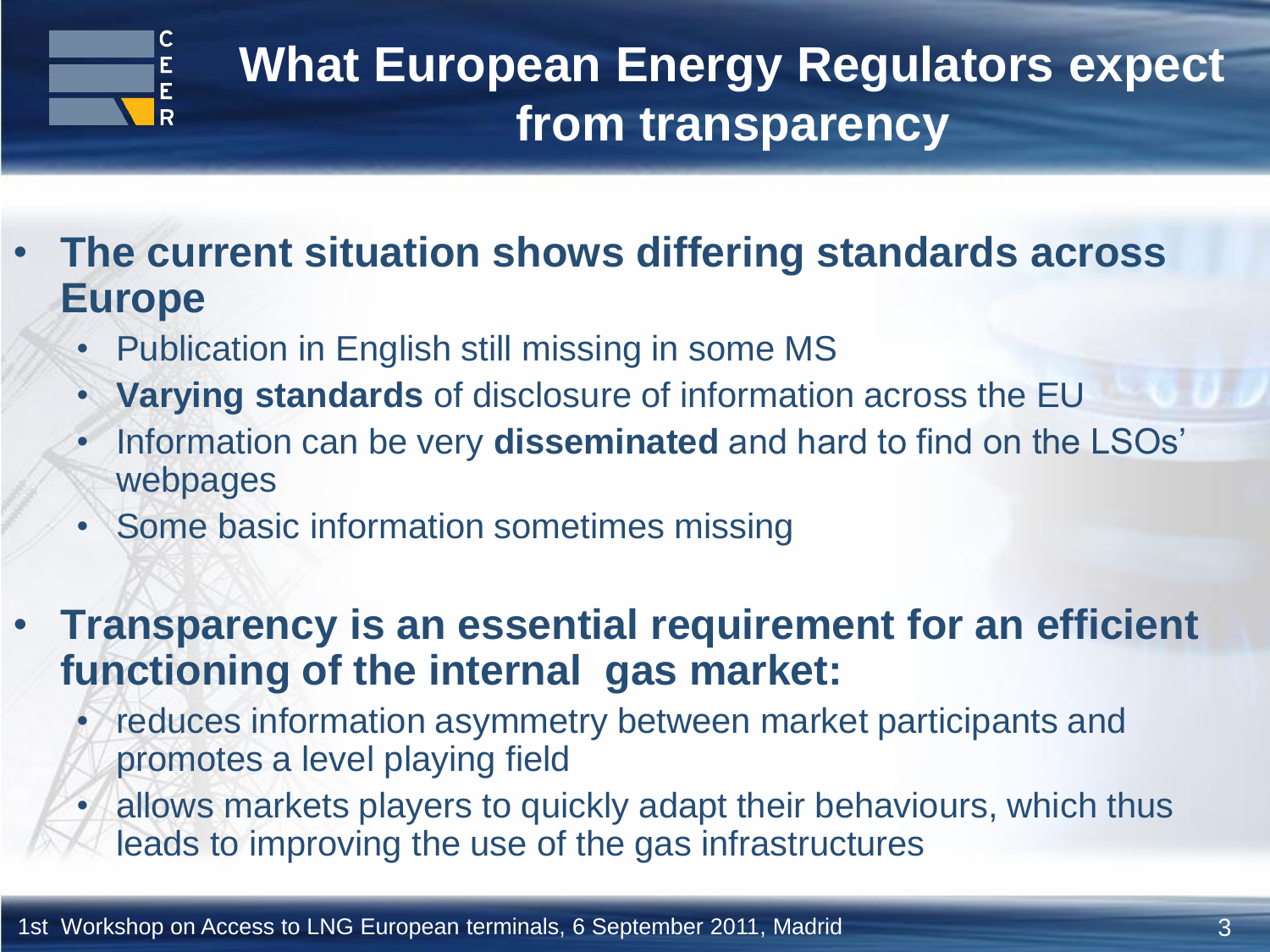

### **Transparency requirements applying to LSOs**

- **Transparency requirements applied to LNG system operators**
	- The 3rd Package mainly puts the emphasis on the publication of information regarding the services offered, the use and the availability of capacity in the LNG terminal (Article 19 of Regulation 715/2009)
	- Detailed publication requirements are mostly contained within the voluntary Guidelines for Good Third Party Access Practice for LNG System Operators (GGPLNG) issued by ERGEG in 2008

• **CEER is analysing the responses to the 2010 Public Consultation on market's needs for additional transparency obligations in natural gas, including LNG facilities**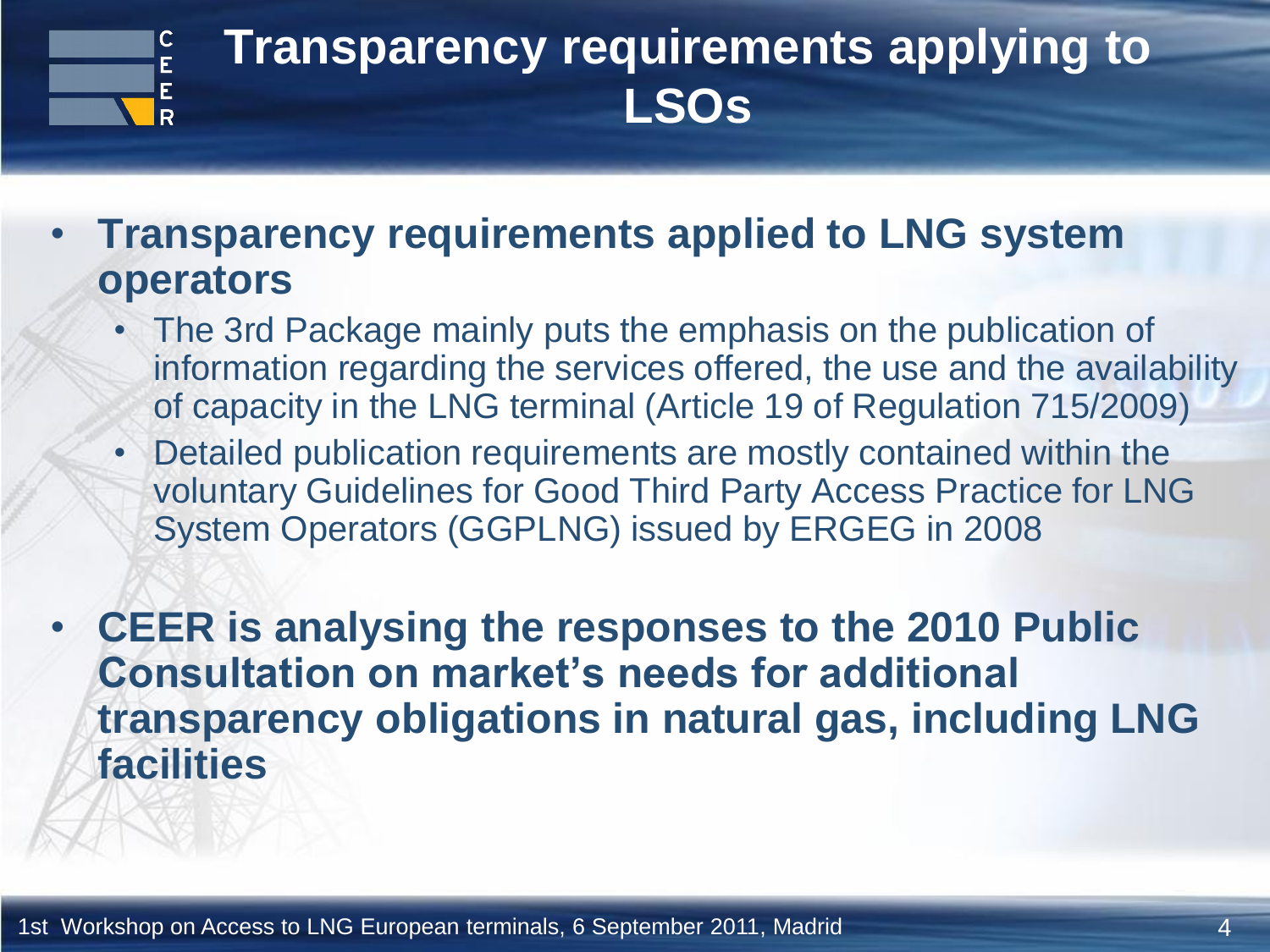

- **Transparency is critical due to various contractual arrangements**
	- Different regimes for regulated LNG terminals
	- Cohabitation of regulated and exempted terminals
- **Need to harmonise the level of information published in different MS**
	- Consistent requirements for all the European LSOs to avoid distortions
	- Taking into account the regulatory status of terminals
	- Respecting legitimate commercial confidentiality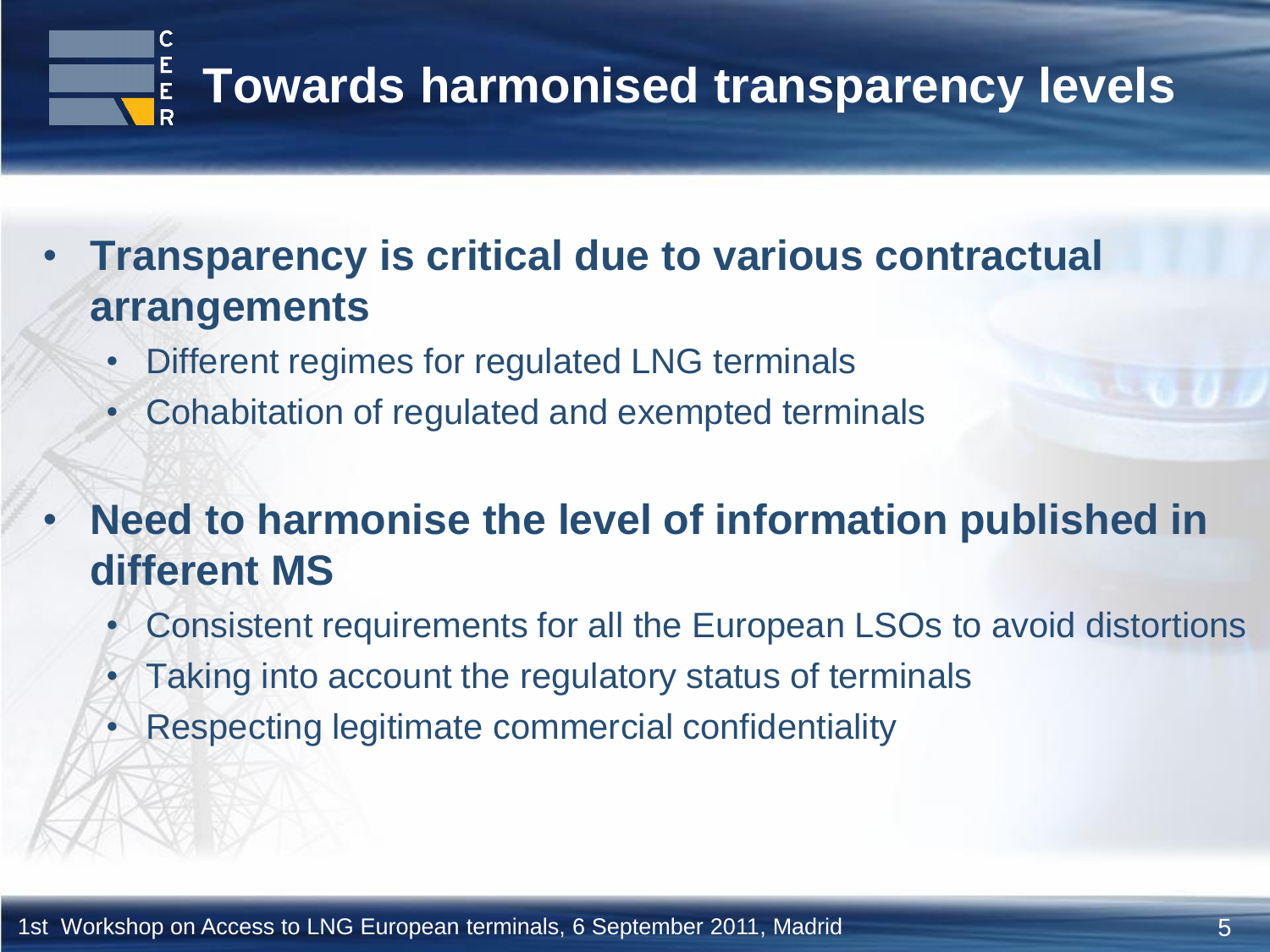

**Way forward**

- Agreement with GLE to work on a transparency template
	- In line with the legally binding obligations: full implementation of the transparency provisions of the 3rd Package.
	- Harmonised tool used by all terminals to publish the information on their website.
	- Must ensure that potential users can easily gather the information necessary for accessing the EU LNG terminals
	- $\rightarrow$  Shippers views expected

#### • **Objective: finalising the template before end 2011**

- GLE proposal a good first step
- More elements expected on the detailed information to be released